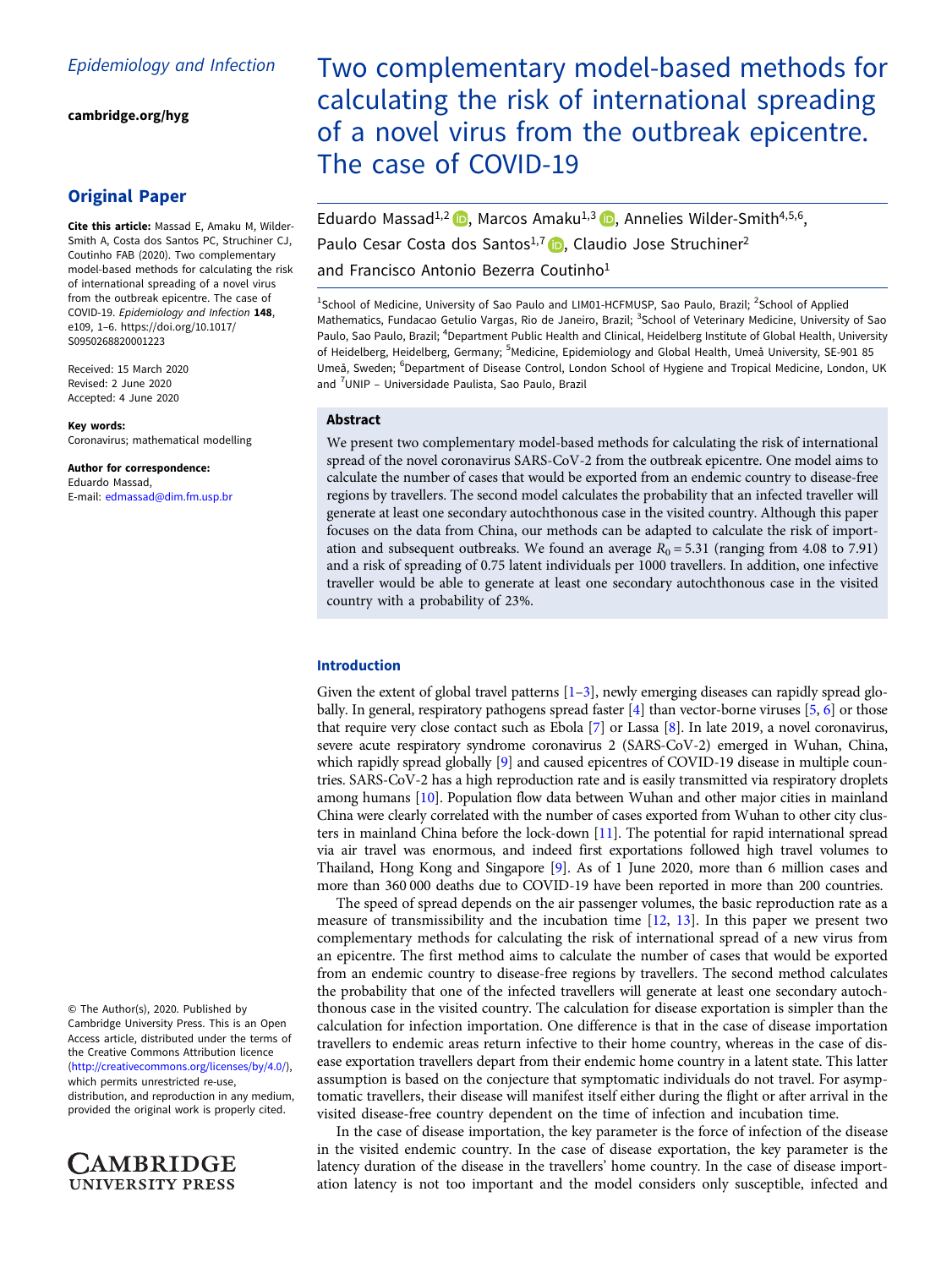<span id="page-1-0"></span>removed individuals. On the other hand, in the case of disease exportation latency is important because it is assumed that infected and symptomatic individuals are either so sick that they do not manage to travel or are not allowed to board the plane due to exit screening.

## Methods

The models

## Model 1. Calculating the number of exported cases from an endemic country

In this section we consider the case of infective travellers from an endemic country visiting a disease-free country, and so exporting the infection to the visited country. Once arriving in the visited disease-free country those infective visitors may trigger an outbreak that can establish itself depending on the value of the basic reproduction number  $R_0$  of the infection in the disease-free country. If  $R_0$  is greater than one, the disease will spread. We will approach the problem with a deterministic formulation.

The model is a classic susceptible-exposed-infected-removed (SEIR) model given by the following set of equations:

$$
\frac{dS_H(t)}{dt} = -\beta S_H \frac{I_H}{N_H} - \mu_H S_H + \Lambda_H
$$
  
\n
$$
\frac{dE_H(t)}{dt} = \beta S_H \frac{I_H}{N_H} - (\mu_H + \delta_H) E_H
$$
  
\n
$$
\frac{dI_H(t)}{dt} = \delta_H E_H - (\mu_H + \alpha_H + \gamma_H) I_H
$$
  
\n
$$
\frac{dR_H(t)}{dt} = \gamma_H I_H - \mu_H R_H(t),
$$
\n(1)

where  $S_H(t)$  is the number of susceptible individuals,  $E_H(t)$  is the number of incubating and asymptomatic individuals, who have the disease but do not transmit it,  $I_H(t)$  is the number of infectious individuals,  $R_H(t)$  is the number of individuals recovered from infection and  $N_H(t) = S_H(t) + E_H(t) + I_H(t) + R_H(t)$  is the total population. The parameters are  $\beta$ , the potentially infective contact rate,  $\delta_{\text{H}}$ , the inverse of the incubation (or latency) period,  $\gamma_{\rm H}$ , the duration of infectiousness and  $\mu_{\rm H}$  and  $\alpha_{\rm H}$  are the natural and disease-induced mortality rates, respectively.

Hence, the number of new infections per unit of time corresponds to the infection incidence, denoted $\lambda(t) = \beta S_H(I_H(t)/N_H(t))$ .

The basic reproduction number,  $R_0$ , that is, the number of secondary infection produced by an infectious individual in an entirely susceptible population along his/her infectiousness period, associated with system (1) is deduced in [Appendix A](#page-4-0):

$$
R_0 = \frac{\delta_H \beta}{(\delta_H + \mu_H)(\gamma_H + \alpha_H + \mu_H)}
$$
(2)

For exportations, our interest is the prevalence of latent infections in the local population, from which, some individuals will travel already infected but not yet symptomatic. We estimated the disease prevalence in the population, that is, the number of infected individuals at each instant of time,  $I_H(t)$ , by integrating the third equation of equation  $(1)$  to obtain  $[3]$  $[3]$ :

$$
I_{H}(t) = I_{H}(0)e^{-(\mu_{H} + \alpha_{H} + \gamma_{H})t} + \int_{0}^{t} \delta_{H}E_{H}(t')e^{(\mu_{H} + \alpha_{H} + \gamma_{H})(t'-t)}dt'.
$$
\n(3)

Dividing  $I_H(t)$  by the size of the local population,  $N_H$ , we obtain the prevalence, that is, the proportion of infectious individuals,  $p<sub>1</sub>(t)$ , in the endemic country as follows:

$$
p_{\rm I}(t) = \frac{I_{\rm H}(t)}{N_{\rm H}} = p_{\rm I}(0) e^{-(\mu_{\rm H} + \alpha_{\rm H} + \gamma_{\rm H})t} +
$$
  

$$
\frac{1}{N_{\rm H}} \int_0^t \delta_{\rm H} E_{\rm H}(t') e^{(\mu_{\rm H} + \alpha_{\rm H} + \gamma_{\rm H})(t'-t)} dt'.
$$
 (4)

On the other hand, multiplying the number of visitors to a given disease-free country by the prevalence of latent (infected but not infectious individuals),  $p_E(t)$ , generates the number of infected visitors or exportations of infections. Integrating the second equation of (1) yields the following quantity  $E_H(t)$ , exposed or latent individuals:

$$
E_{\rm H}(t) = E_{\rm H}(0)e^{-(\mu_{\rm H} + \delta_{\rm H})t} +
$$

$$
\int_0^t \beta S_{\rm H} \frac{I_{\rm H}(t')}{N_{\rm H}} e^{(\mu_{\rm H} + \delta_{\rm H})(t'-t)} dt'.
$$
 (5)

Dividing  $E_H(t)$  the total population  $N_H$ , yields the prevalence of infected but not yet infectious individuals in the home country as follows:

$$
p_{\rm E}(t) = \frac{E_{\rm H}(t)}{N_{\rm H}} = p_{\rm E}(0) e^{-(\mu_{\rm H} + \delta_{\rm H})t} + \frac{1}{N_{\rm H}} \int_0^t \beta S_{\rm H} \frac{I_{\rm H}(t')}{N_{\rm H}} e^{(\mu_{\rm H} + \delta_{\rm H})(t'-t)} \mathrm{d}t'. \tag{6}
$$

To obtain this prevalence, the force of infection of the disease, that is, the number of new cases of infection per time unit,  $\beta$  $(I_H(t)/N_H)$ , in this endemic region is a necessary input variable. The best information normally available is the notification rate of infectious individuals,  $\delta_H E_H$  (this term is the number of individuals that evolve from the latent to the infectious state), provided by disease surveillance systems. Equation (6) will be used later in the paper.

## Model 2. Calculating the probability of infection introduction in a disease-free country

In this section we calculate the probability that an infected traveller (index case) from an endemic country arriving infective in a disease-free country generates a secondary autochthonous case.

On arriving in the disease-free country each infected visitor will trigger an outbreak that will establish itself depending if the value of the basic reproduction number  $R_0$  of the infection is greater than one. Since we are dealing with a low number of travellers, we need to approach the problem with a stochastic formulation.

This model assumes that a density of one infected individual,  $I_H(t_0)$ , arrives at  $t = t_0$  and remains infective for a period of  $(\mu_H +$  $\gamma_H + \alpha_H$ )<sup>-1</sup> days, that is

$$
I_{\rm H}(t) = I_{\rm H}(t_0) \exp\left[-(\mu_{\rm H} + \gamma_{\rm H} + \alpha_{\rm H})(t - t_0)\right], \quad t \ge t_0 \tag{7}
$$

where  $\mu_H$ ,  $\gamma_H$  and  $\alpha_H$  are the natural mortality rate, the recovery rate from infection and the disease-induced mortality rate, respectively. If the region where these infected travellers arrive had an area A the number of them is  $I_H(t_0)A$ .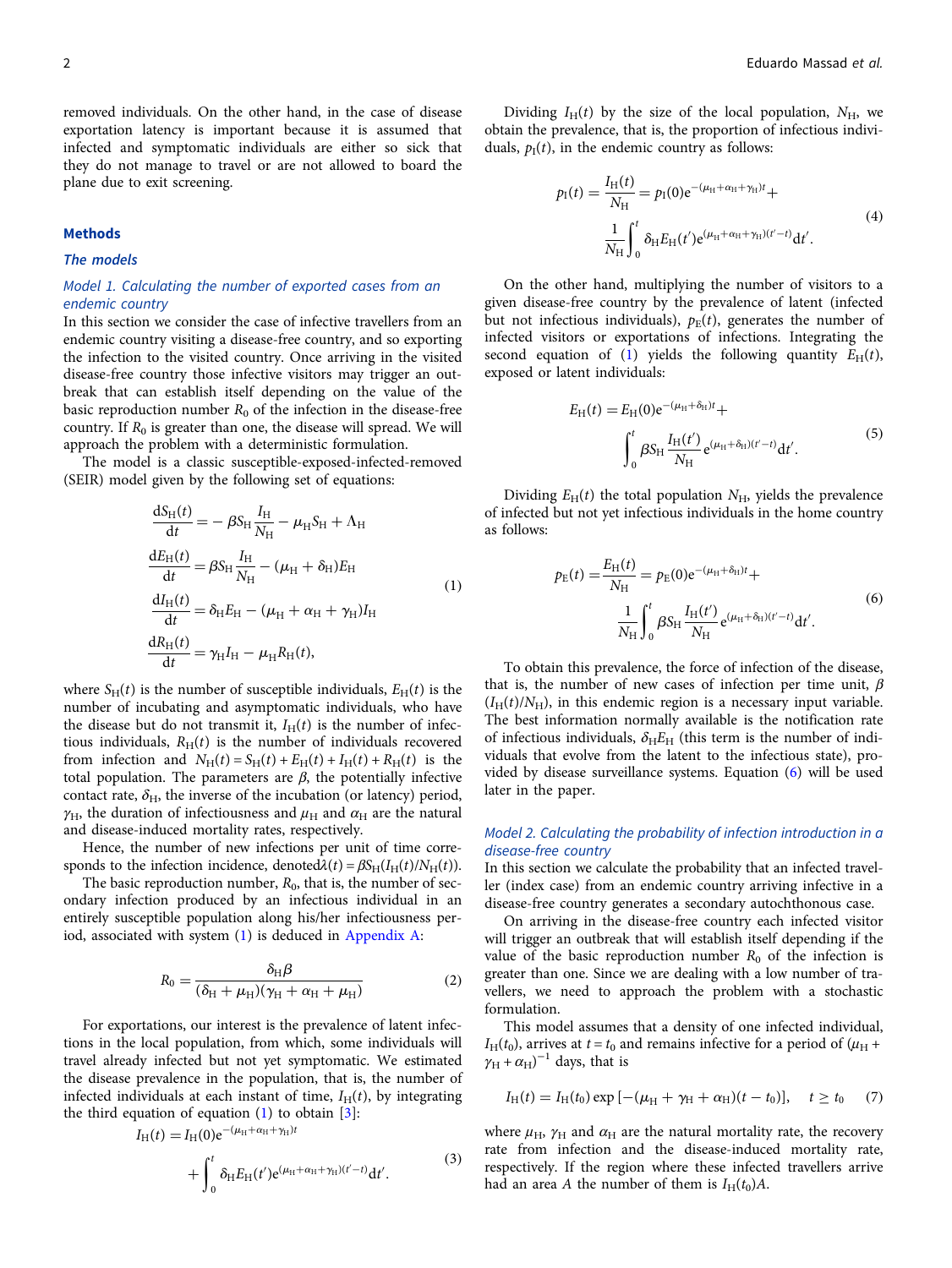<span id="page-2-0"></span>The total number of new cases infected by these travellers, Δ weeks after its introduction, New Cases, is given by

$$
\text{New Cases} = \int_{t_0}^{t_0 + \Delta} \beta S_H(t) \frac{I_H(t)}{N_H(t)} dt \tag{8}
$$

where  $\beta$  is the potentially infective contact per unit time between infected and one susceptible individuals, and  $S_H$  and  $N_H$  are the susceptible and total population, respectively.

The risk of New Cases invasion of a previously unaffected country, Risk<sub>new cases</sub>, can be defined as the probability that at least one autochthonous case be produced by the arrival of one single infected individual at the area during his/her infectiousness period. For calculating this risk, we assumed a non-homogeneous simple birth process [\[5\]](#page-4-0), which describes the propagation of the disease.

Let  $P_n(t)$  be the probability of *n* cases. The probability generating function of such process is  $P(x, t) = \sum_n P_n x^n$ . After some calculation, we obtain the probability of x cases at time  $t$  [\[5,](#page-4-0) [6\]](#page-4-0):

$$
P(x, t) = \left\{ 1 + \frac{1}{(e^{\rho(t)} / (x - 1)) - \int_0^t \lambda(\tau) e^{\rho(\tau)} d\tau} \right\}^a \tag{9}
$$

where  $a = I_H(t_0)A$ ,  $\lambda(t) = \beta((I_H(t_0)S_H(t))/N_H)$  and  $\rho(t) = \int_0^t -\lambda(\tau)\theta(\tau - t_0) d\tau.$ 

We have assumed that the region to be studied has an area A, the number of infected travellers that arrived at  $t = t_0$  is  $a = I_H(t_0)$ A. We set  $a = 1$  from now on, that is, a single index case arrives at the non-affected area.

Expanding  $(9)$  in powers of x we find that the risk, that is, the probability of having  $n$  infected individuals at time  $t$ , denoted Risk<sub>new cases</sub> $(n, t)$  as

Risk<sub>new cases</sub>
$$
(n, t)
$$
 = 
$$
\sum_{j=0}^{\min(n,a)} {a \choose j} {a+n-j-1 \choose a-1} \pi^{a-j} \sigma^{n-j} (1 - \pi - \sigma)^j
$$
(9a)

The risk (probability) of having no infected individuals is

$$
Risknew cases(0, t) = \pia
$$
 (9b)

In equations (9a) and (9b)  $\pi = 1 - (1/(e^{\rho(t)} + \int_0^t \lambda(\tau) \theta(\tau - t_0))$  $e^{\rho(t)}d\tau$ ) and  $\sigma = 1 - (e^{\rho(t)}/(e^{\rho(t)} + \int_0^t \lambda(\tau)\theta(\tau - t_0)e^{\rho(\tau)}d\tau)$ .

The probability of at least one autochthonous case in a previously unaffected region can be calculated as the tail probability, that is, the probability of the infection invading the previously non-affected area:

$$
P(\text{Number of cases} > m) = \sum_{m+1}^{\infty} (1 - \pi)\sigma^m \tag{10}
$$

for  $m = 1$ , equation ([5](#page-1-0)) reduces to

$$
P(\text{Number of cases} > 1) = \text{Risk}_{\text{new cases}} = (1 - \pi)\sigma \qquad (11)
$$

#### Results. Illustrating the models

To illustrate the models' performance, we consider the case of the outbreak of COVID-19 in the province of Hubei, China. At the time of writing, this province was responsible for approximately 82% of the total number of COVID-19 cases in the world.

We used data from the WHO website [[7](#page-4-0)]. As we use the case of Hubei outbreak only to illustrate the models, we calculated the incidence of cases in that province by multiplying the total world number of daily cases of infections by 0.84. As China modified the diagnostic criteria along the course of the outbreak, we used incidence data only until 11 February 2020.

#### Illustrating model 1

We begin by fitting a continuous function to the daily number of reported cases, that is, the incidence of new cases per time unit,  $\delta_H E_H(t)$ . We assume here that new cases are symptomatic cases. This assumption is probably very reasonable for the Hubei epidemic because tests were developed only at the end of the Hubei outbreak. The function has the bell-shaped form:

$$
\text{Incidence} = \delta_{\text{H}} E_{\text{H}}(t) = c_1 \exp\left[-\frac{(t - c_2)^2}{c_3}\right] \tag{12}
$$

where  $c_i$ ,  $(i = 1, ..., 3)$  are the fitting parameters and t is the time. The fitting of reported new cases per time unit to equation (11) is shown in [Figure 1](#page-3-0).

Note that equation (12) fits the Hubei COVID-19 cases reasonably well. If equation  $(12)$  is inserted into equation  $(4)$  $(4)$  $(4)$ , the COVID-19 prevalence at each instant of time  $I_H(t)$  is obtained.

On the other hand, we can fit the initial exponential phase  $(e^{\phi t})$ of the prevalence curve obtained in [Figure 1.](#page-3-0) It is then possible to estimate the value of  $R_0$  according to (see Appendices A and B):

$$
R_0 = \frac{\varphi^2 + \varphi [(\mu_{\rm H} + \alpha_{\rm H} + \gamma_{\rm H}) + (\mu_{\rm H} + \delta_{\rm H})]}{(\mu_{\rm H} + \alpha_{\rm H} + \gamma_{\rm H})(\mu_{\rm H} + \delta_{\rm H})} + 1
$$
 (13)

where  $\varphi$  is the rate of the exponential growth and  $\mu_{\rm H}$ ,  $\alpha_{\rm H}$ ,  $\gamma_{\rm H}$  and  $\delta_{\rm H}$  as in equation [\(1\)](#page-1-0). The parameter values used to calculate  $R_0$ are shown in [Table 1](#page-3-0).

The value of the estimated  $R_0$  resulted in an average of 5.31 (ranging from 4.08 to 7.91) for the outbreak in the province of Hubei. [Figure 2](#page-3-0) shows the fitting of data from Hubei province to an exponential function.

It is possible, in principle, to fit the parameters of system ([1](#page-1-0)) in order to retrieve the prevalence curve. The parameters then can be used to estimate the number and the prevalence of latent individuals (equations ([5](#page-1-0)) and ([6](#page-1-0))). Alternatively, taken the COVID-19 average latency period of 3 days (i.e.  $\delta_H = (1/3)$  per day),  $E_H(t)$  can be calculated by simply dividing equation (11) by  $\delta_{\rm H}$ , that is,

$$
E_{\rm H}(t) = \frac{c_1 \exp\left[-((t-c_2)^2/c_3)\right]}{\delta_{\rm H}}
$$
(14)

from which it is possible to estimate the prevalence of asymptomatic latents in the population:

$$
p_{\rm E}(t) = \frac{E_{\rm H}(t)}{N_{\rm H}}\tag{15}
$$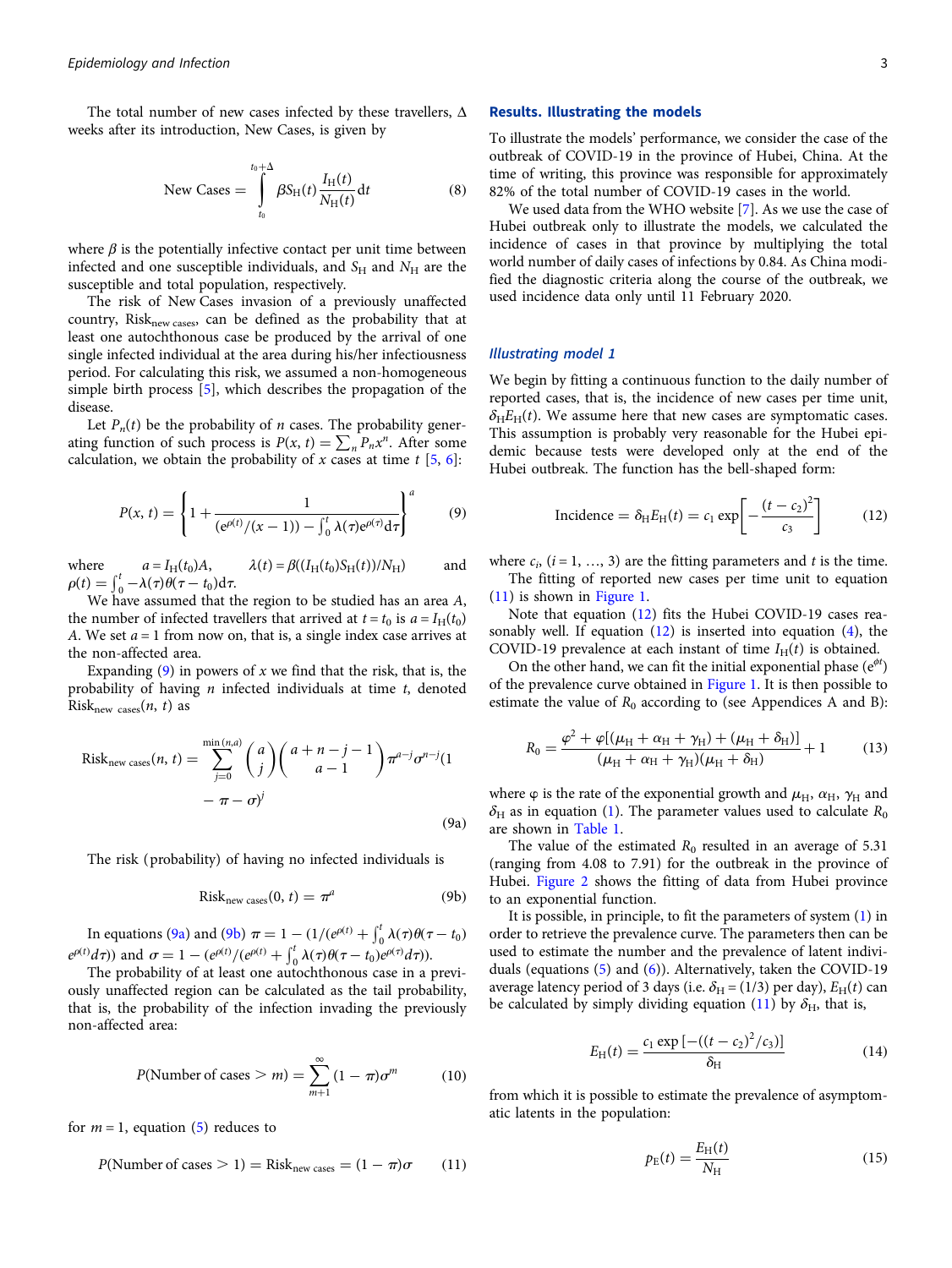<span id="page-3-0"></span>

Fig. 1. Fitting of reported cases to equation ([11](#page-2-0)).

**Table 1.** Parameter's values to calculate  $R_0$  as in equation [\(13\)](#page-2-0)

| Parameter             | Value                                  | Comments                                   |
|-----------------------|----------------------------------------|--------------------------------------------|
| φ                     | 0.232                                  | Fitted to the Hubei data (see<br>Fig. $2)$ |
| $\mu_{\rm H}$         | $3.91 \times 10^{-5}$ per day          | Life expectancy of 70 years                |
| $\alpha_{\rm H}$      | 7.73 $\times$ 10 <sup>-4</sup> per day | Lethality of 3.2%                          |
| $\gamma$ H            | 0.2 per day                            | Duration of symptoms of 5 days             |
| $\delta_{\mathsf{H}}$ | $0.167 - 1.0$ per day                  | Latency ranging from 1 to 6 days           |
|                       |                                        |                                            |



Fig. 2. Fitting the new cases per capita to an exponential function, the data from Hubei province.

The result for the case of COVID-19 in the province of Hubei is shown in Figure 3.

As an example in a cohort of travellers that depart from Hubei at week 15 the relative number of latent individuals carrying the COVID-19 virus is of 0.75 individuals per 1000 travellers, which is much higher than Ebola, for instance [\[7\]](#page-4-0). In other words, out of 1333 travellers from that region, 1 would be infected.

#### Illustrating model 2

Next, we assume that one individual traveller from an endemic country (index case) visits a disease-free country and remains infective for a period of  $(\mu_H + \gamma_H + \alpha_H)^{-1}$  days.

To calculate the probability of a secondary autochthonous case generated by each infected traveller, we used the incidence curve described above to calculate the probability generating function



Fig. 3. Expected number of latent travellers.

according to equation ([9](#page-2-0)) where the incidence is represented by the parameter  $\lambda(t)$ .

Next, we calculate the values of parameters  $\pi$  and  $\sigma$  from equations  $(9a)$  $(9a)$  and  $(9b)$  $(9b)$  $(9b)$  to estimate the probability that the infected traveller who imported the virus to his/her home country would generate at least one secondary case, according to equation ([11\)](#page-2-0). The result is 23%, that is, one single infective traveller would be able to generate at least one secondary case along his/her infectiousness period, with probability of 23%. Note that the expected number of secondary case is the average value of the basic reproductive rate, that is, 5.31.

### **Discussion**

In this paper we propose two complementary models for calculating the risk of international spreading of the novel coronavirus SARS-CoV-2 from the initial epicentre of COVID-19 in Wuhan, China. One model addresses the case of disease exportation from the epidemic outbreak and considers a certain number of travellers leaving the epidemic region during the incubation period, thereby importing the virus into another country. The model is deterministic and was illustrated with the data from the initial outbreak in the province of Hubei in China.

The first model's simulation resulted in an average  $R_0 = 5.31$ (ranging from 4.08 to 7.91) and a risk of spreading of 0.75 latent individuals per 1000 travellers. If we consider the monthly number of travellers from the city of Wuhan described by Wu et al. [[14\]](#page-4-0) to other Asian countries of around 86 000, we should expect almost 65 cases of the infection to these countries.

The second model addresses the case of the probability of disease introduction in a disease-free country by an index case from the epidemic epicentre. The model considers the situation in which a single infected traveller from an epidemic region, acquires the infection and travels to a disease-free country where he/she can trigger a local outbreak. As we consider a single traveller we approach the case with a stochastic formulation. We simulated the model with the same case of the province of Hubei in China and the results show that one single infective traveller would be able to generate at least one secondary autochthonous case in the visited country, along his/her infectiousness period, with a probability of 23%. This probability should be contrasted with the average number of secondary cases the traveller would generate at his/ her home country of 5.31. The latter is the average basic reproduction number of COVID-19 in the community of Hubei and should not be essentially different elsewhere when the population is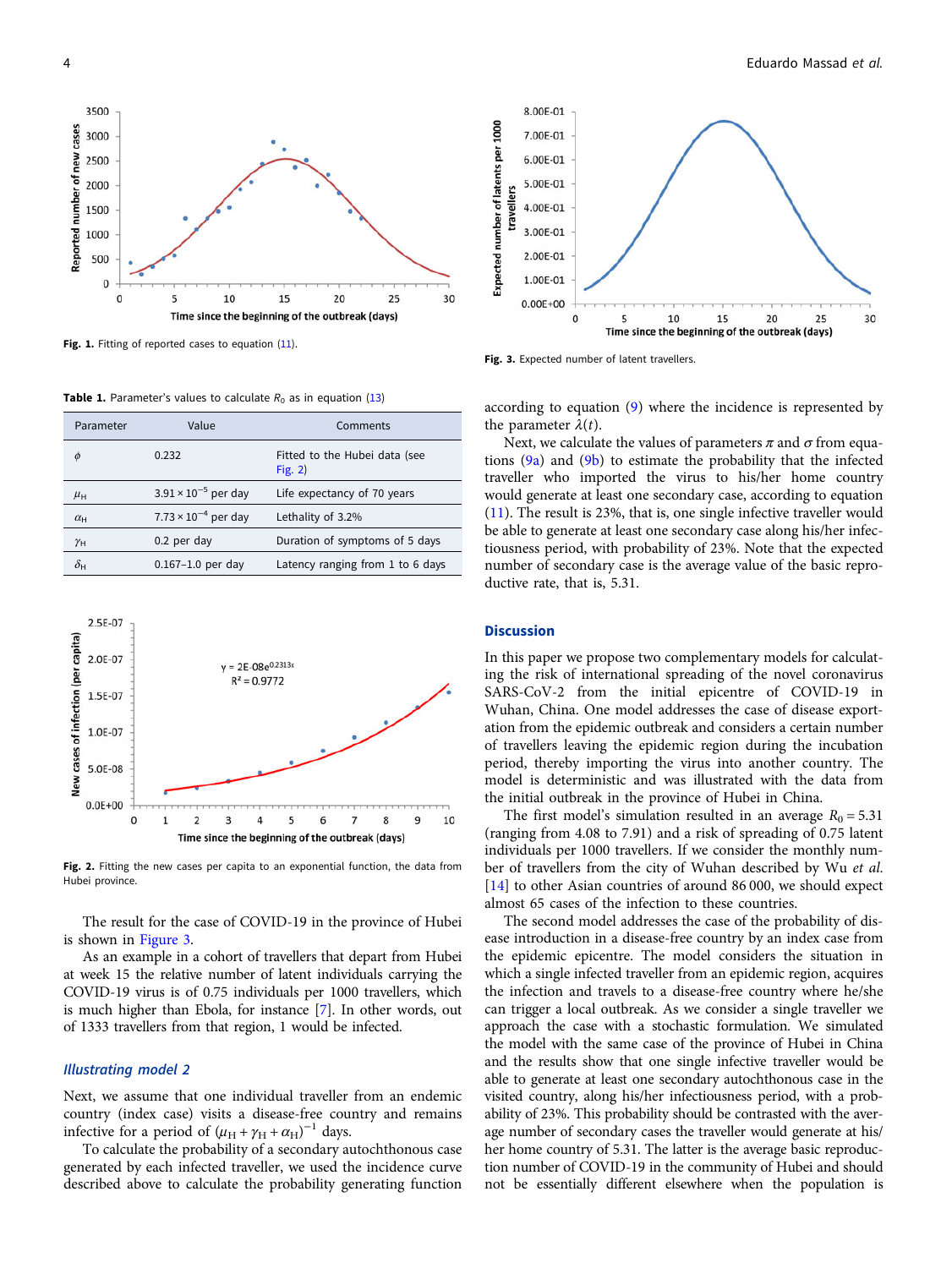<span id="page-4-0"></span>immunologically naïve and there is a homogenously mixing pattern of contact. In a stochastic context, even when  $R_0$  is greater than 1, there is a probability of extinction of the infection. Moreover, the 23% risk of exportation means the probability that one traveller when arriving in the infectious condition would generate at least one secondary autochthonous case of COVID-19.

Some important limitations are worthwhile mentioning about our approach:

Our model assumes that only latent individuals travel. However, it is possible that some mildly symptomatic cases can escape from the screening measures at the moment of the travel. Moreover, for example, a number of the earliest known exported cases travelled when sick. There are reports of travellers taking antipyretics to mask their fever, and then board the plane. However, the number of patients who travel with mild symptoms is likely to be very small when compared to the non-symptomatic latent individuals and this should not interfere with our results. Furthermore, our results will depend on the incidence of COVID-19 in the departing country. For example, during the peak of the COVID-19 outbreak in Europe, about 3−6% of air passengers were SARS-CoV-2 positive on repatriation flights [15].

From the modelling perspective an important limitation is the homogeneously mixing assumption. We are well aware of the many heterogeneities involved in transmission of a directly transmitted pathogen like SARS-CoV-2. In addition, the deterministic approach of the exportation model is an approximation of the real dynamics involved in transmission. However, both limitations above do not invalidate the qualitative results of the models. Considering the large number of people involved in the current epidemic the deterministic approach and the homogeneously mixing assumption can be considered as a good first approximation of the problem. However, heterogeneities can be introduced in the model using the techniques described in [16], and these heterogeneities could have significant influences in the quantitative results of our model. For instance, if variation in infectiousness would be included, the risk of spread could be lower on average, and the speed of the infection spread could be affected as well.

Equation [\(1\)](#page-1-0) assumes that only infected individuals,  $I_{\rm H}$ , are infectious. In fact, at least a fraction  $f$  of the exposed individuals,  $E_{\text{H}}$ , may be infectious. So  $I_{\text{H}}$  in the first and the second equations of system ([1](#page-1-0)) should be replaced with  $I_H + fE_H$ . Equation ([A6](#page-5-0)) in Appendix A shows that  $e_H(0)$  and  $i_H(0)$  are related. This artificial feature can be removed by adding to equations (A1) and [\(A2](#page-5-0)) the initial infection terms  $e_H(0)e^{-(\mu_H+\delta_H)t}$  and  $i_H(0)e^{-(\mu_H+\alpha_H+\gamma_H)t}$ , respectively, and solving them [10].

Another limitation of our approach concerns the data upon which we exemplify our application. We have access only to the global number of cases from the WHO website on COVID-19 and in order to apply the model for the province of Hubei we assumed that that region represents 84% of the global cases. Hence, we assumed a direct proportionality of the cases to simulate the model on these data. In addition, we simulate the model until 11 February because China modified the diagnostic criteria along the course of the outbreak. The incidence curve, however, had already started to wane at that time. Moreover, we used the incidence data for the province of Hubei only to exemplify the models, which could be applied, in principle, to other situations related to the spread of pathogens from outbreak epicentres.

Finally, it should be commented that the model assumes that the potentially infective contact rate  $\beta$  in the receptive country of the index cases is the same as in the province of Hubei. In fact,  $\beta$  has a remarkable seasonality, being higher during winter time, declining throughout spring time into summer time.

Therefore, the probability of autochthonous cases is superestimated for receptive countries during the summer season.

We believe that the models presented here may present a significant step forward in estimating the risk of importation of the novel coronavirus SARS-CoV-2.

Financial support. This work was partially supported by the project ZikaPLAN, funded by the European Union's Horizon 2020 research and innovation programme under Grant Agreement No. 734584, by LIM01-HFMUSP, CNPq andFAPESP and Fundacao Butantan.

#### Conflict of interest. None.

Ethical standards. Not applicable (this is a purely theoretical work with no human subject involved).

#### References

- 1. Glaesser D et al. (2017) Global travel patterns: an overview. Journal of Travel Medicine 24(4). doi: 10.1093/jtm/tax007.
- 2. Tuite AR et al. (2020) Global trends in air travel: implications for connectivity and resilience to infectious disease threats. Journal of Travel Medicine, taaa070. doi: 10.1093/jtm/taaa070.
- 3. Kraemer MUG et al. (2020) Mapping global variation in human mobility. Nature Human Behavior. <https://doi.org/10.1038/s41562-020-0875-0>
- 4. Fineberg HV (2014) Pandemic preparedness and response − lessons from the H1N1 influenza of 2009. New England Journal of Medicine 370, 1335–1342.
- 5. Redondo-Bravo L et al. (2019) Imported dengue in Spain: a nationwide analysis with predictive time series analyses. Journal of Travel Medicine 26(8), taz072. doi: 10.1093/jtm/taz072.
- 6. Halstead S and Wilder-Smith A (2019) Severe dengue in travellers: pathogenesis, risk and clinical management. Journal of Travel Medicine 26.
- 7. Tuite AR et al. (2019) Ebola virus outbreak in North Kivu and Ituri provinces, Democratic Republic of Congo, and the potential for further transmission through commercial air travel. Journal of Travel Medicine 26.
- 8. Wolf T et al. (2020) Fifty years of imported Lassa fever − a systematic review of primary and secondary cases. Journal of Travel Medicine, taaa035. doi: 10.1093/jtm/taaa035.
- 9. Bogoch II et al. (2020) Potential for global spread of a novel coronavirus from China. Journal of Travel Medicine 27.
- 10. Liu Y et al. (2020) The reproductive number of COVID-19 is higher compared to SARS coronavirus. Journal of Travel Medicine 27.
- 11. Lau H et al. (2020) The positive impact of lockdown in Wuhan on containing the COVID-19 outbreak in China. Journal of Travel Medicine 27 (3), taaa037. doi: 10.1093/jtm/taaa037.
- 12. Massad E et al. (2018) Estimating the probability of dengue virus introduction and secondary autochthonous cases in Europe. Scientific Reports 8, 4629.
- 13. Lopez LF et al. (2016) Modeling importations and exportations of infectious diseases via travelers. Bulletin of Mathematical Biology 78, 185-209.
- 14. Wu JT, Leung K and Leung GM (2020) Nowcasting and forecasting the potential domestic and international spread of the 2019-nCoV outbreak originating in Wuhan, China: a modelling study. Lancet (London, England). doi: 10.1016/S0140-6736(20)30260-9.
- 15. Lytras T et al. (2020) High prevalence of SARS-CoV-2 infection in repatriation flights to Greece from three European countries. Journal of Travel Medicine 27.
- 16. Coutinho FAB et al. (1999) Modelling heterogeneities in individual frailties in epidemic models. Mathematical and Computer Modeling 30, 97-115.

## Appendix A

#### Finding the basic reproduction number given by equation ([2\)](#page-1-0)

Linearising the second and the third equations of the system [\(1](#page-1-0)) around the no-disease state, that is,  $S_H = N_H - S_H$ ,  $E_H = 0 + e_H$ ,  $I_H = 0 + i_H$  and  $R_H =$  $0 + r_H$  when  $S_H$ ,  $e_H$ ,  $i_H$  and  $r_H$  are small, we obtain

$$
\frac{\mathrm{d}e_{\mathrm{H}}(t)}{\mathrm{d}t} = \beta i_{\mathrm{H}} - (\mu_{\mathrm{H}} + \delta_{\mathrm{H}})e_{\mathrm{H}} \tag{A1}
$$